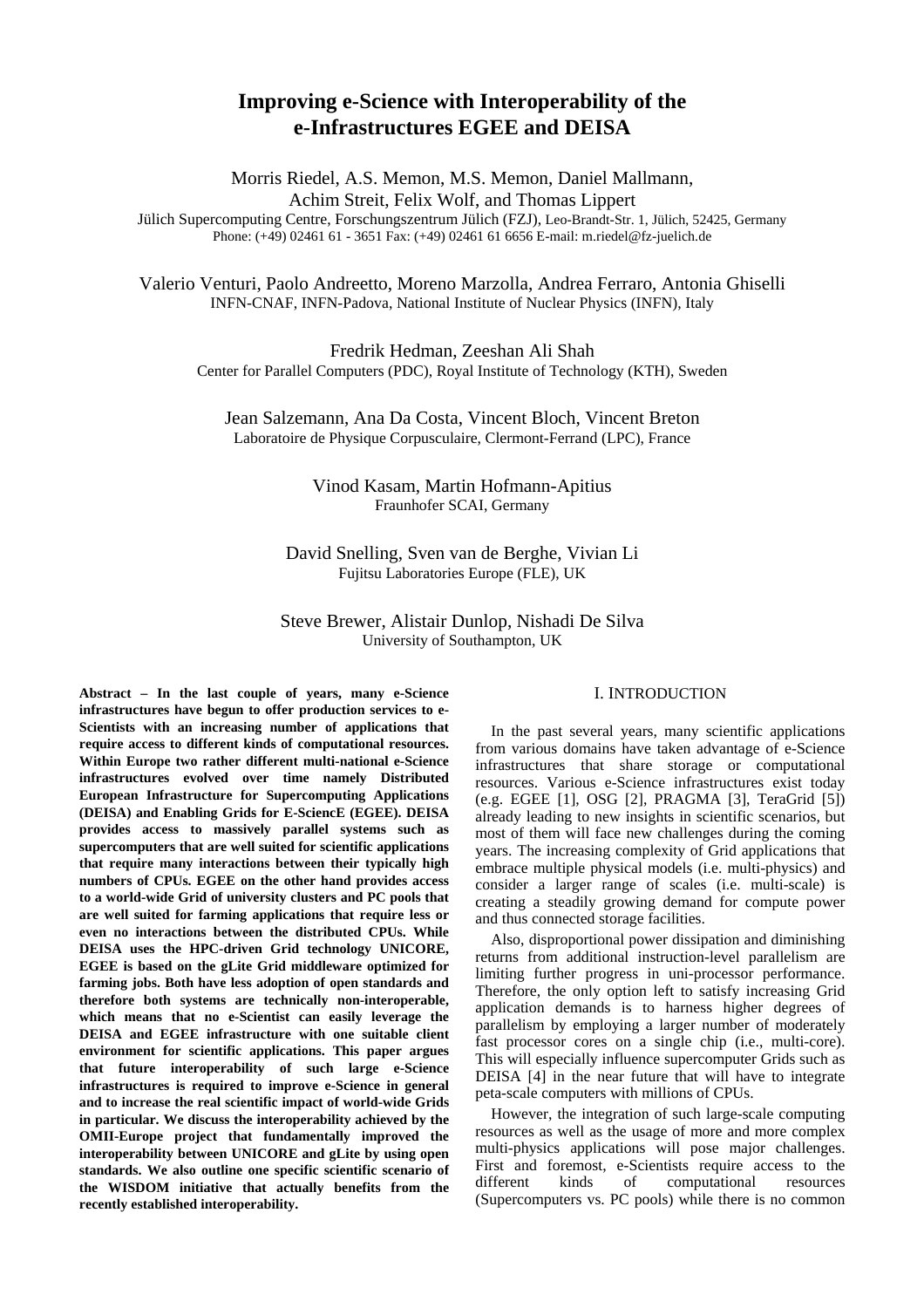way of doing this today. For instance, while one part of the scientific workflow actually requires massively parallel systems with an application that is based on the Message Passing Interface (MPI) [6], another part of the scientific workflow is just a farming application that does not need costly CPU time on massively parallel systems. Hence, e-Scientists require one technology to access these different systems in a seamless way without being a Grid expert. They actually require Grid technologies that are interoperable and provide easy access to their different kinds of e-Science infrastructures.

Based on the GEANT network infrastructure within Europe, there are two different kinds of e-Science infrastructures namely Enabling Grids for e-Science (EGEE) [1] and Distributed European Infrastructure for Supercomputing Applications (DEISA) [4]. While DEISA is a supercomputing infrastructure that consists of systems that allow for MPI-based massively parallel jobs, the EGEE infrastructure is well suited for farming and rather embarrassingly parallel applications that require less or even no interactions between the CPUs.

The fundamental challenges in interoperability between these infrastructures rely on the different technologies that provide access to them. DEISA uses the UNICORE 5 Grid technology [7] in production and is in the process of evaluation of the UNICORE 6 technology [8] that is based on Web services (WS). EGEE, on the other hand, is based on gLite [9], which will integrate numerous recent developed WS components as well in the near future. Both deployed Grid technologies are currently not technically interoperable. This means that no e-Scientist can conveniently use the DEISA infrastructure in conjunction with EGEE for applications during one scientific workflow although it is required during some scientific scenarios.

In this paper we define long-term interoperability as the ability of Grid technologies to interact via emerging common open standards. Interoperation, on the other hand, is defined as what needs to be done to get Grids to work together as a fast short-term achievement using as much existing technologies as available. Many examples of these interoperation efforts are conducted within the Grid Interoperation Now (GIN) community group [34] of OGF.

To ensure that both Grid technologies, UNICORE and gLite, are technically interoperable in the near future, the Open Middleware Infrastructure Institute for Europe (OMII-Europe) project [10] is funded by the EU to significantly influence the adoption and development of open standards in both technologies. We define open standards as emerging mature specifications (i.e. OGF recommendations) that have the potential to become a full accepted standard very soon. Therefore, both middleware systems have been augmented with numerous open standards that facilitate interoperability between them such as OGSA – Basic Execution Services (BES) [11] and Job Submission Description Language (JSDL) [12].

In addition, the project developed and established a Common Security Profile (CSP) that enables these middleware systems to interact in a secure way by using a fixed set of security specifications. Among others, the most important specifications are transport layer security (TLS) and the Security Assertion Markup Language (SAML) [25]. Also, the CSP implies that attribute-based authorization (i.e. attributes such as roles and capabilities) is a natural requirement of e-Science infrastructures instead of using plain identity-based authorization (i.e. only X.509 certificates). An interesting fact is that the implemented components are in process of adoption by the Grid middleware providers, which means that there is a very high chance that the interoperability components will be soon deployed on infrastructures such as DEISA or EGEE.

In this paper we will shortly outline the difference between the currently deployed proprietary interfaces of UNICORE and gLite. This is necessary to understand the major contribution of this paper discussing the recently developed interoperability of UNICORE and gLite in the context of a real scientific scenario out of the WISDOM initiative [13]. Of course, the scenario describes a technical interoperability between gLite and UNICORE enabled by the OMII-Europe project, but it is worth mentioning that the actual usage of the DEISA and EGEE infrastructures as described within this contribution is still subject to the scientists to negotiate with the respective infrastructures.

This paper is structured as follows. After reviewing the difference between UNICORE and gLite in Section 2, Section 3 will discuss how both systems can be used to submit scientific jobs to different kinds of infrastructures using OMII-Europe components. Section 4 will provide an overview of other types of scientific scenarios that can leverage the proposed interoperability between Grids. Finally, after surveying related work in Section 5, we present our conclusion in Section 6.

# II. The UNICORE and gLite Grid Technologies

The Uniform Interface to Computing Resources (UNICORE) Grid technology [7] provides a seamless, secure, and intuitive access to distributed Grid resources such as supercomputers, clusters, or server-farms. The non Web services-based UNICORE 5 system is used in daily production at supercomputer centers and research facilities world-wide today. Beyond this production usage, e.g. within the European DEISA infrastructure or national Grid initiatives like the German D-Grid [14] or Swiss Grid Initiative [15], it serves as a solid basis in many European and International research projects such as OMII-Europe, A-Ware [16] and Chemomentum [17].

UNICORE is developed since 1997 and thus it incorporates numerous proprietary protocols and interfaces since the open standards of the Open Grid Forum (OGF) are only emerging slowly over the last years, especially in the context of job submission. Therefore, UNICORE is based on a proprietary UNICORE Protocol Layer (UPL) [7] and uses proprietary job descriptions named as Abstract Job Objects (AJOs) [7]. Since UNICORE is mostly used at HPC centers, the concept of Virtual Organizations (VOs) is not integrated in UNICORE 5 as well, because in most of the HPC centers the access based on VOs is rather contrary to their typical access paradigms (e.g. based on typical UNIX user accounts instead of dynamic VO accounts).

The gLite Grid middleware [9] supports large distributed computing environments such as the EGEE infrastructure and consists of many types of technologies for various tasks within a Grid. In contrast to UNICORE where an end-user explicitly chooses a supercomputer for a scientific job submission, in gLite the Workload Management System (WMS) [9] basically acts as a resource broker and submits a job to a computational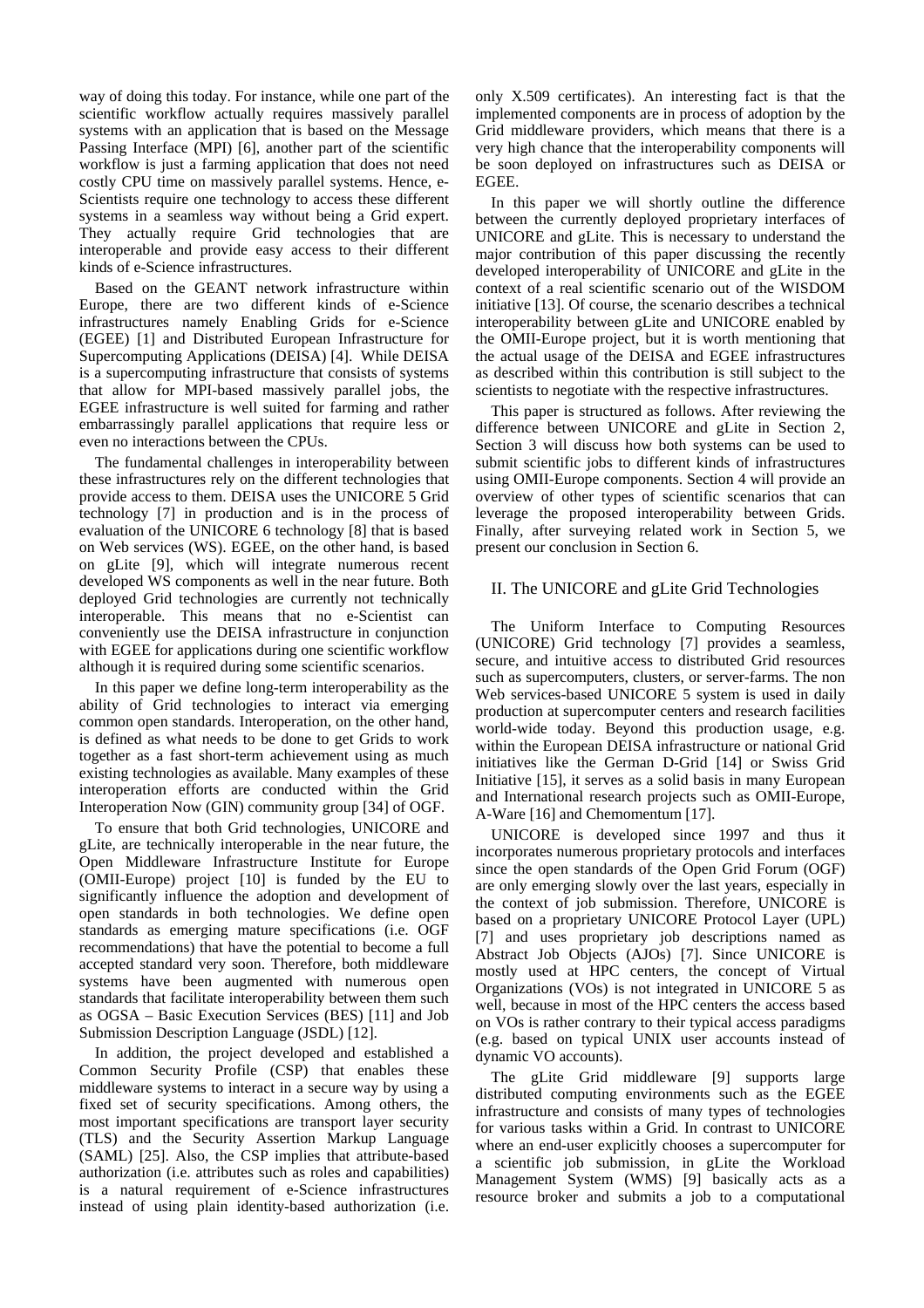resource that provides the amount of free CPUs that are required. Another major difference between UNICORE and gLite is that UNICORE use full X.509 certificates while gLite is using X.509 proxies with embedded information about VO membership, known as Virtual Organization Membership Service (VOMS) [18] proxies (i.e. attribute certificates).

In terms of job submission, gLite is based on rather proprietary protocols such as the Job Definition Language (JDL) [9]. JDL is used to submit to the WMS that forwards submissions to the computing elements. The most recent computing element in gLite is the Computing Resource Execution and Management (CREAM) [19] system that is designed to provide efficient processing of a large number of requests for computation on managed resources in EGEE. CREAM accepts a request from distributed clients using Web services technologies and the architecture is designed to be robust, scalable and fault tolerant.

To sum up, both Grid technologies rely on different security models and provide proprietary interfaces in terms of job submission and description. All in all, this makes it really difficult to use one client to access both systems. However, these differences and the requirement of interoperability within scientific scenarios on European e-Science infrastructures motivated the establishment of the OMII-Europe project that focuses on interoperability between these systems using open standards.

#### III. Interoperability between UNICORE and gLite

#### *A. Improving e-Science with Grid Interoperability*

While the developed components of OMII-Europe can be used for many different interoperability scenarios we provide here a real world example in the context of the WISDOM initiative [13]. WISDOM aims at developing new drugs for Malaria and so far WISDOM scientists have used the EGEE e-Science infrastructure for large-scale insilico docking methods and their scientific workflows. An overview of this interoperability scenario is shown in Fig. 2, while the scientific workflow steps are marked with numbers from (1) to (9).

In particular, the scientific applications FlexX [20] and AutoDock [21] are used and typically provided on several resources within the EGEE infrastructure accessible via gLite. However, the output is only a list of best chemical compounds that are potential drugs and thus not the final solution. Therefore, a scientific method developed by G. Rastelli et al. [22] is to use molecular dynamics (MD) computations to refine this best compound list. While this step was so far done on the EGEE e-Infrastructure, there is a lot of potential to use the scalable Assisted Model Building with Energy Refinement (AMBER) [23] molecular dynamics package within the DEISA e-Science infrastructure with highly scalable supercomputers.

Therefore, the fundamental goal of this interoperability scenario is to improve the e-Science methods in the WISDOM initiative and thus significantly accelerate the drug discovery process by using EGEE in conjunction with DEISA by exploiting the OMII-Europe interoperability components for their respective Grid middlewares. In more detail, the interoperability scenario demonstrates how OMII-Europe components are used to enable interoperability between the open standardcompliant UNICORE 6 Grid middleware and CREAM- BES of gLite that are both currently being analyzed for the deployment in the e-Science infrastructures DEISA and EGEE.

The interoperability of these systems has been reached by adopting the same open standards such as the OGSA – Basic Execution Services (BES) [11] and Job Submission Description Language (JSDL) [12]. Since security is crucial for interoperability as well both systems agreed to the same security setup that we defined as Common Security Profile (CSP). In fact this security profile is suitable for production scenarios within e-Science infrastructures, including standards like IETF Transport Layer Security (TLS) [24] as well as VO management based on the SAML standard released by the Organization of Advancement of Structured Information Standards (OASIS).

#### *B. e-Scientists require an Interoperable Client Technology*

Within current European e-Infrastructures such as EGEE and DEISA, the scientists use a dedicated Grid client to access their respective Grid middleware systems gLite and UNICORE as shown in Fig 1. OMII-Europe also works on providing a GridSphere portal [26] that accesses both Grid middleware systems, but in general, any other Grid middleware client that is compliant with the CSP is able to access them.

While gLite provides a command-line client, UNICORE, so far, is rather oriented towards GUI clients. Recently, the OMII-Europe project developed several plug-ins for the Eclipse-based UNICORE Rich Client Platform (RCP) in order to not only access UNICORE but also any other middleware that is compliant with open standards such as OGSA-BES and SAML-based VOMS. Since CREAM-BES of gLite is compliant to those standards, we can use the UNICORE RCP client to submit scientific jobs also to this system as shown in Fig. 1.

| Elle Edit Navigate Search Project Run Window Help                                                                                                                                                                                                                                                                                                                                                                                                                                                                                                                                                                                                                                                                                                                                                                                                                                                                                                                                                                                                                                                                                                                                                                                                                                                                                                                                                                                           |    |       |
|---------------------------------------------------------------------------------------------------------------------------------------------------------------------------------------------------------------------------------------------------------------------------------------------------------------------------------------------------------------------------------------------------------------------------------------------------------------------------------------------------------------------------------------------------------------------------------------------------------------------------------------------------------------------------------------------------------------------------------------------------------------------------------------------------------------------------------------------------------------------------------------------------------------------------------------------------------------------------------------------------------------------------------------------------------------------------------------------------------------------------------------------------------------------------------------------------------------------------------------------------------------------------------------------------------------------------------------------------------------------------------------------------------------------------------------------|----|-------|
|                                                                                                                                                                                                                                                                                                                                                                                                                                                                                                                                                                                                                                                                                                                                                                                                                                                                                                                                                                                                                                                                                                                                                                                                                                                                                                                                                                                                                                             |    |       |
| THE B & R . P . R . B . B . B . C . P . P                                                                                                                                                                                                                                                                                                                                                                                                                                                                                                                                                                                                                                                                                                                                                                                                                                                                                                                                                                                                                                                                                                                                                                                                                                                                                                                                                                                                   | z. |       |
| $-0.05$<br>Navigator @ Grid Browser II                                                                                                                                                                                                                                                                                                                                                                                                                                                                                                                                                                                                                                                                                                                                                                                                                                                                                                                                                                                                                                                                                                                                                                                                                                                                                                                                                                                                      |    | 49.95 |
| $\left\vert 0\right\vert$ , shows $\left\vert 0\right\vert =\infty$                                                                                                                                                                                                                                                                                                                                                                                                                                                                                                                                                                                                                                                                                                                                                                                                                                                                                                                                                                                                                                                                                                                                                                                                                                                                                                                                                                         |    |       |
| $ \otimes$ Grid<br>1.7806461<br><b>J. Incalhost</b><br>$ \pm$ JUMP<br>@zam461.zam.kfa-avelich.de:9106/JUMP<br>iii https://zam461.zam.kfa-juelich.de.9106/JUMP/services/BESFactory                                                                                                                                                                                                                                                                                                                                                                                                                                                                                                                                                                                                                                                                                                                                                                                                                                                                                                                                                                                                                                                                                                                                                                                                                                                           |    |       |
| til https://cream-ce-01 pd infn it 8443/ce-cream/senices/CreamBes                                                                                                                                                                                                                                                                                                                                                                                                                                                                                                                                                                                                                                                                                                                                                                                                                                                                                                                                                                                                                                                                                                                                                                                                                                                                                                                                                                           |    |       |
| 10.94<br><b>District Log Montor Site List Truststore Keystore</b>                                                                                                                                                                                                                                                                                                                                                                                                                                                                                                                                                                                                                                                                                                                                                                                                                                                                                                                                                                                                                                                                                                                                                                                                                                                                                                                                                                           |    |       |
| <bes:isacceptingnewactivties>true</bes:isacceptingnewactivties><br>ches CommonName>CREAM-RES tests/bes CommonName><br><bes longdescription="">CREAM-BES CE for tests</bes><br><bes:totalnumberofactivties>0</bes:totalnumberofactivties><br><bes:totanumberofcontainedresources>1</bes:totanumberofcontainedresources><br><ns1:containedresource 11="" 2005="" http:="" schemas.ggf.org="" sdi="" sdi"="" type="ns1:BasicResourceAttributesDocumentType" xmins.ns1="http://schemas.ggf.org/bes/2006/l&lt;br&gt;&lt;ns1:ResourceName&gt;https://tream-ce-01.pd infn.it:8443/ce-cream/services/CreamBes?irms=pbs&amp;.queue=cert&lt;/ns1:Res&lt;br&gt;&lt;ns1 OperatingSystem&gt;&lt;br&gt;&lt;ns2:OperatingSystemType xmins ns2=" xsi=""><br/><ns2 operatingsystemname="">LINUX</ns2><br/><br/><ns3.operatingsystemversion 11="" http:="" schemas.ggf.org="" sdf"="" sdv2005="" xmins:ns3="http://schemas.ggf.org/sdl/2005/11/jsdf'&gt;5LC&lt;hs3.OperatingSystemVersion&gt;&lt;br&gt;&lt;/ns1 OperatingSystem&gt;&lt;br&gt;&lt;ns1 CPUArchhecture&gt;&lt;br&gt;&lt;ns4:CPUArchitectureName xmins:ns4=">ia64<br/><br/><ms1 cpucount="">2.0<br/><ns1 cpuspeed="">2800 0</ns1><br/><ns1.physicalmemory>2048.0</ns1.physicalmemory><br/><rs1.virtualmemory>4096.0</rs1.virtualmemory><br/><br/><br namindprofile=""/>http://schemas.opf.org/bes/2006/08/bes/naming/BasicWSAddressing</ms1></ns3.operatingsystemversion></ns1:containedresource> |    |       |
| Details Low Level Information                                                                                                                                                                                                                                                                                                                                                                                                                                                                                                                                                                                                                                                                                                                                                                                                                                                                                                                                                                                                                                                                                                                                                                                                                                                                                                                                                                                                               |    |       |

Fig. 1. The Eclipse-based UNICORE Rich Client Platform with OGSA-BES Plug-ins that are able to access any standard compliant Grid middleware that agrees to the same CSP. This Figure shows the access via UNICORE to the Supercomputer JUMP in DEISA and access via CREAM-BES to an EGEE site.

Hence, the OGSA-BES plug-in of the UNICORE RCP client can be used to access any OGSA-BES compliant Grid middleware; however, the security setup is crucial as well. Therefore, the OMII-Europe project developed the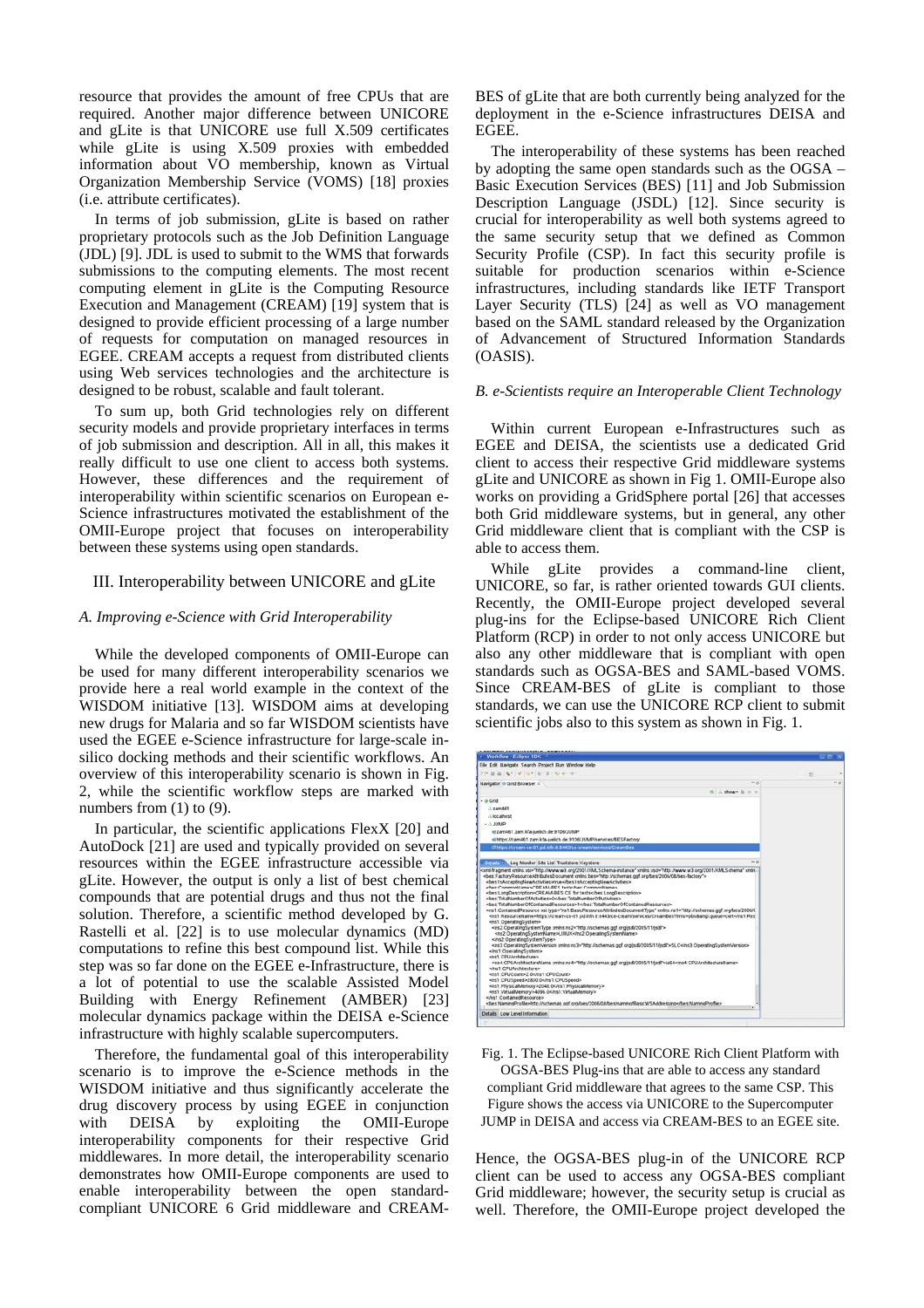CSP and the recently developed SAML-based VOMS system is one cornerstone of this profile. Another important plug-in of the UNICORE RCP client is able to request SAML assertions for end-users from a SAMLbased VOMS server [27]. Such assertions are shipped with the OGSA-BES CreateActivity() [11] operation request inside the SOAP header [28] and thus can be used for authorization within OGSA-BES compliant Grid middleware, which supports the authorization based on SAML assertions. In terms of authentication we rely on typical X.509 certificates signed by a trusted Certificate Authority (CA) that are also being used for TLS by the client.

#### *C. Scientific Workflow with Interoperable Components*



Fig. 2. Overview of the scientific interoperability scenario WISDOM that requires resources in EGEE and DEISA.

The overall scientific workflow is initiated by an e-Scientist that uses the UNICORE RCP client (or a GridSphere portal) to request a SAML assertion from the VOMS service of the corresponding VO. This workflow step is marked as (1) within Fig. 2. The server, in turn releases a signed SAML assertion stating the identification and role possession of the e-Scientist within a group or project.

As shown in Fig.1, within workflow step (2), a GridSphere portal uses the assertion during an OGSA-BES compliant job submit using JSDL. The JSDL describes the invocation of scientific applications that are defined by the e-Scientists. The parameters for the applications are also coded within the JSDL description. In our example scenario, the scientific applications FlexX and AutoDock are being used on embarrassingly parallel systems within the EGEE e-Infrastructure.

As part of gLite in the near future, the CREAM-BES service is using the JSDL document to invoke the FlexX and AutoDock applications with the CREAM backend on the EGEE e-Infrastructure. In more detail the CreateActivity() operation of the CREAM-BES OGSA-BES implementation takes a JSDL as input that is then further analyzed by CREAM-BES for job execution. This step is indicated as (3) within Fig. 2. Right before this job execution, the authorization layer within CREAM-BES checks whether the SAML assertion allows the end-user (i.e., e-Scientist) to execute applications on the infrastructure.

In workflow step (4), FlexX and/or AutoDock are computed on the EGEE infrastructure as embarrassingly parallel scientific applications that require no interactions between the processes on different CPUs. The outcome of this computational intensive job is an intermediary result in terms of a compound list that represents potential drugs. It is stored by using the typical storage mechanisms of gLite.

In order to use these intermediary results of the EGEE job outcome within the DEISA infrastructure, the data must be transferred to DEISA storage systems at the corresponding supercomputer site. This can be done manually using GridFTP [29] or SCP since these steps require a manual intervention from the e-Scientists. Hence, the scientific process requires that scientists analyze the outcome of the EGEE jobs and take particular ones as input for the DEISA jobs. This rather manual transfer workflow step is marked with  $(5)$  in Fig. 2.

Assuming that the data of the intermediary results are reachable within DEISA, the WISDOM e-Scientists uses again the UNICORE RCP client to submit another JSDLcompliant job to the UNICORE OGSA-BES interface implementation installed at some supercomputer site within the DEISA infrastructure. As shown in workflow step (6) in Fig. 2, the JSDL describes the execution of a highly scalable AMBER c/fortran script code within DEISA. Again, the (not necessarily same) SAML assertion must be transferred during the job submit to ensure the authorization of the e-Scientist later within the UNICORE authorization layer.

Workflow step (7) in Fig. 2 shows that the UNICORE OGSA-BES implementation is using the JSDL document to invoke the AMBER application via UNICORE, taking the parameters defined in JSDL into account. The OGSA-BES implementation in UNICORE is using the same execution backend as the proprietary interfaces and thus enables a job submit to resource management systems of supercomputers. However, before this application can be finally started on the DEISA infrastructure, an authorization of the e-Scientist must be performed by using the SAML assertion in conjunction with the eXtensible Access Control Markup Language (XACML) [30] policy checks in the UNICORE execution backend. This backend is named as the Network Job Supervisor (NJS) [8], which in turn forwards jobs to Target System Interfaces (TSI) [8].

The AMBER application is computed on the DEISA infrastructure on massively parallel supercomputers. This MD script was developed by G. Rastelli et al. [22] and is executed by using typical JSDL descriptions. The script itself uses several different programs of the AMBER molecular dynamics package (e.g. ptray, sander, etc.). This step is now significantly faster than without the interoperability between EGEE and DEISA, because the AMBER code is highly scalable and thus capable of leveraging the massive number of CPUs available on resources within the DEISA infrastructure. The outcome of this job is the final result. This step is marked with (8) in Fig. 2.

Finally, by using UNICORE on DEISA the outcome of this job, which is the final compound list, can be obtained using again the UNICORE RCP client. All in all, the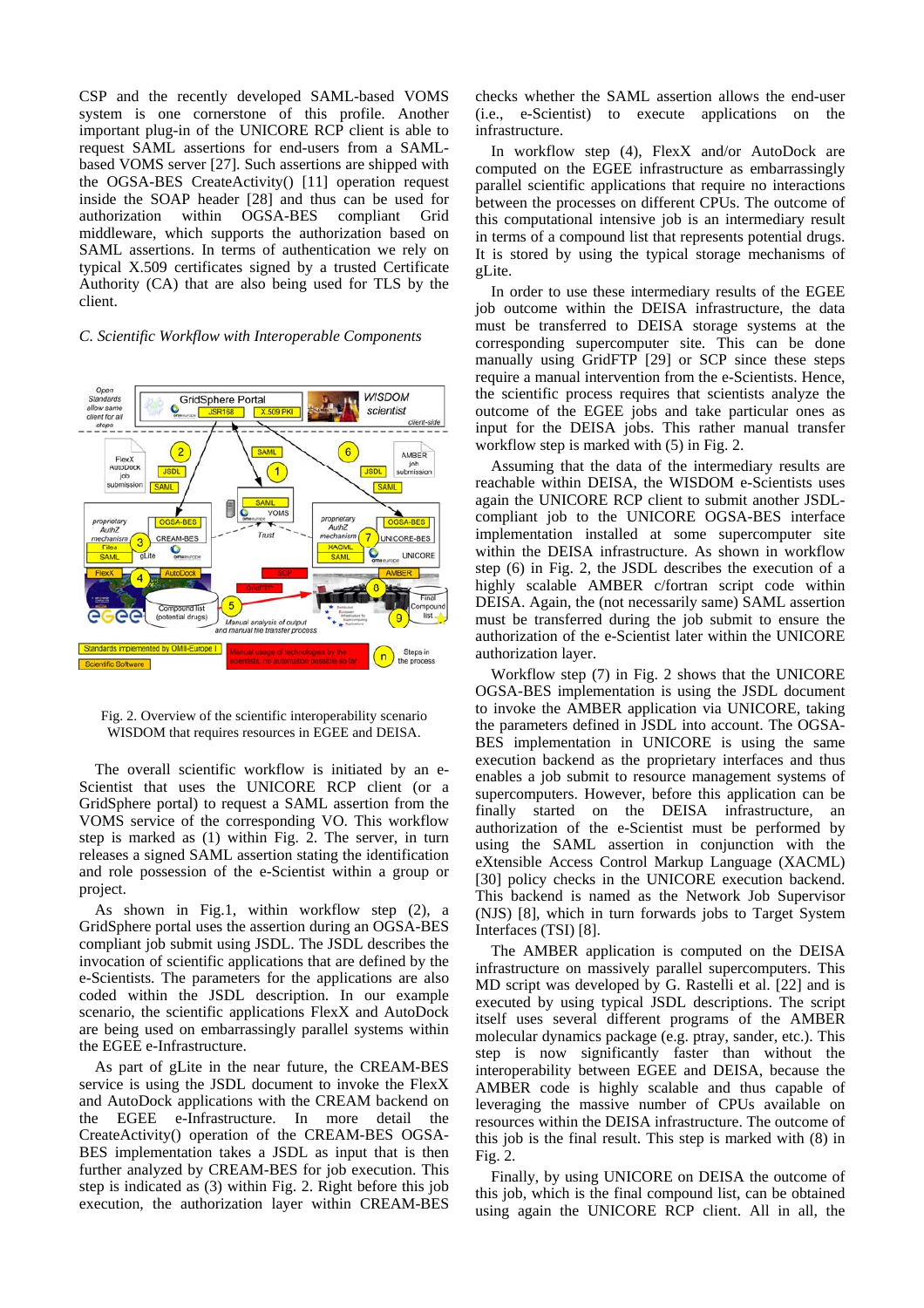workflow steps described a scientific solution that has been computed within EGEE and DEISA and would not be possible without interoperable components of OMII-Europe.

## IV. Other Interoperability Scenarios

The interoperability scenario mentioned in Section 3 represents only one particular class of interoperability use cases that can leverage the interoperability between UNICORE and gLite. Of course, the OMII-Europe project developed more components that can be used in numerous other classes of interoperability use cases.

One particular example is the collaboration with EU-IndiaGrid project [31] and the interoperability between the Indian national Grid GARUDA [32] and European e-Science Infrastructures. The fundamental aim of this collaboration is to setup a computational research environment for quantum atomistic simulations that can seamlessly access the different Grid infrastructures GARUDA, EGEE, and DEISA for different kind of calculations. Quantum atomistic simulations are very demanding in terms of CPU and memory requirements.

In more detail, the GARUDA infrastructure is based on Globus Toolkit 4 [33], which also developed its own job description language named as Resource Specification Language (RSL) [33]. The Globus Grid Resource Allocation Manager (GRAM) [33] component takes RSL job descriptions via a proprietary job submission interface. In this context, the OMII-Europe project also developed in collaboration with the Globus developers in USA the Globus OGSA-BES implementation, which uses the JSDL standard for job description. In more detail, the OGSA-BES implementation is used as another job submission interface to the Globus WS-GRAM component.

The scientific process in this scenario is as follows. The scientists that do quantum atomistic research use the VASP and Wien2k scientific applications that are well known and already ported on all three e-Science infrastructures GARUDA, EGEE and DEISA. The different Grids are used for different scales of application demands increasing from the national GARUDA Grid over EGEE towards the Supercomputing DEISA Grid.

To sum up, the scientists prepare jobs for different kinds of systems and different types of scales ranging from small systems for parameter sweep studies to big systems with many-core CPUs for full blown production runs. By using the job submission interface OGSA-BES and JSDL as job description language one suitable client can securely submit jobs seamlessly to UNICORE, gLite and Globus.

#### V. Related Work

One famous project in the context of interoperability was the Grid Interoperability Project (GRIP) [35] that achieved interoperability between the non WS-based UNICORE 5 and the non WS-based Globus Toolkit 2.4. In short, UNICORE 5 has been extended to support proxies to achieve the necessary interoperability on the security layer. For interoperable job submission the UNICORE 5 system was enhanced with a specific Target System Interface (TSI) [7] to submit to a Globus pre-WS GRAM

system. All in all, this interoperability worked well, but with the evolution of both systems towards WS-based systems, the reached interoperability was not longer applicable.

Another related work within the EGEE-II project is based on the interoperation between UNICORE 5 and production gLite to enable the systems to simply interoperate without using any job submission and management standard. In particular, the WMS is tweaked with a special option to submit gLite jobs to a special computing element that in facts represent a UNICORE installation if necessary.

A submit from UNICORE to gLite, on the other hand, is processed through the complete UNICORE stack but then forwarded to a Target System Interface (TSI) that submits a job into the gLite system through the gLite user interface. While there is collaboration between OMII-Europe and the EGEE-II project in this matter, this rather short-term achievement works only with a specific version of UNICORE 5 and with a specific version of gLite, while we provide with the approach described within this paper a longer-term solution by using common open standards of OGF and OASIS. Particular benefits of our approach are sustainability of the interoperability as well as the avoidance of processing one job in the first stack completely before submitting the job to the other middleware stack.

Another well known work in the field of related work is the GIN [34] activity within the OGF where a member of OMII-Europe project took the active role as Secretary and later as co-chair. In this group, many production Grids regularly interact with other Grids in a pair wise fashion, e.g. cross-Grid job information exchange. Nevertheless these single interoperation efforts are much different from native interoperability as described within this contribution.

Finally, there is interoperability work from the team of the P-Grade portal [36] that also tries to bridge different Grid and e-Science infrastructures by providing access to standards-based interoperable middleware. However, we distinguish our approach from this by the fact that the components of OMII-Europe are fed back into the middleware systems UNICORE, gLite and Globus.

#### VI. CONCLUSION

We described the technical interoperability between EGEE and DEISA by providing interoperability components for their respective Grid middleware technologies UNICORE and gLite. The interoperability components that have been developed by the OMII-Europe project have the potential to be used in real scientific scenarios such as the WISDOM initiative or EU-IndiaGrid scientific use cases once they are finally deployed.

While scientific results will be published in the respective community journals we can state that the interoperability scenario accelerates the drug discovery process and thus it indicates that interoperability through open standards is a feasible approach, also for production e-Science infrastructures such as DEISA and EGEE.

The here described solution is not only applicable within